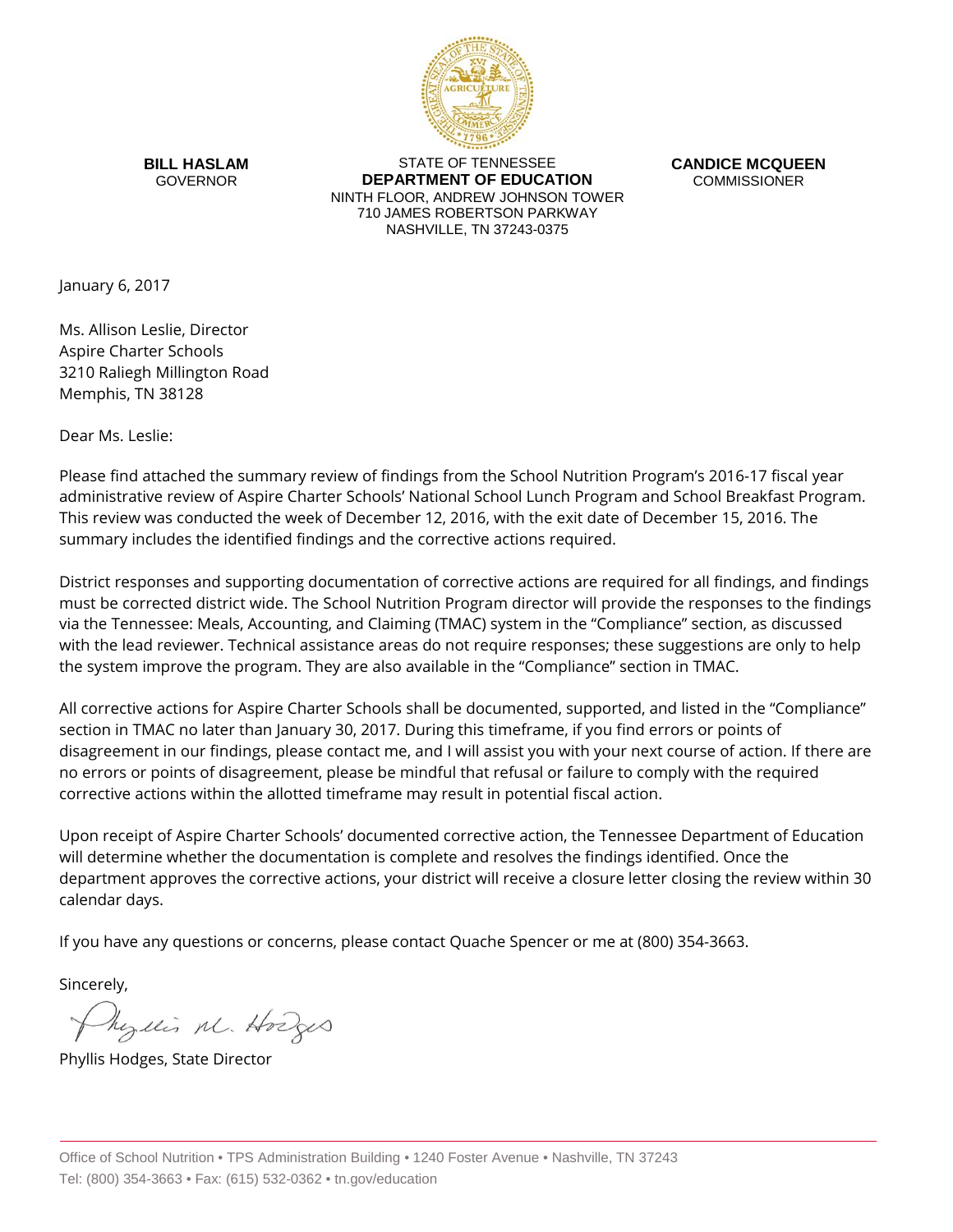

**Aspire (C010)**

**Review ID: 1154**

## **Exit Conference Date: 12/15/16**

Review Year: 2017

Month of Review: October

Lead Reviewer: Jasmine Taylor

|  | Area | <b>Findings ID</b> | <b>Finding Description</b> | <b>Required Corrective Action</b> |
|--|------|--------------------|----------------------------|-----------------------------------|
|--|------|--------------------|----------------------------|-----------------------------------|

## **SFA - Level Findings**

| 1000 - Local<br>School<br>Wellness<br>Policy                   | $V-1000$ | Aspire did not have school<br>official designated to ensure<br>compliance with the wellness<br>policy. The SFA did not have<br>an assessment of their<br>an assessment included in the<br>wellness policy and it needs to<br>be in place by February 1,<br>2017.                                                                                            | Visit<br>https://www.fns.usda.gov/tn/local-school-<br>wellness-policy to review required<br>content, and revise the local school wellness<br>policy to include the required<br>wellness policy. There must be content including a school official designated to<br>ensure compliance and a wellness assessment.<br>Attach the revised policy to demonstrate |
|----------------------------------------------------------------|----------|-------------------------------------------------------------------------------------------------------------------------------------------------------------------------------------------------------------------------------------------------------------------------------------------------------------------------------------------------------------|-------------------------------------------------------------------------------------------------------------------------------------------------------------------------------------------------------------------------------------------------------------------------------------------------------------------------------------------------------------|
| $1200 -$<br>Professional<br>Standards                          | $V-1200$ | The food safety training was<br>not completed by the new<br>school nutrition program<br>director within 30 days of<br>being hired. It was completed<br>by the director on 11/28/2016.                                                                                                                                                                       | compliance with the minimum requirements.<br>Food safety training was completed by the<br>director on 11/28/2016.                                                                                                                                                                                                                                           |
| $1600 -$<br>School<br><b>Breakfast</b><br>and SFSP<br>Outreach | $V-1600$ | Families were not informed of<br>the availability and location of<br>Summer Food Service<br>Programs (SFSP) and there<br>was no plan to inform parents<br>of SFSP outreach. School Food<br>Authorities (SFA)are required<br>to conduct SFSP outreach to<br>ensure that eligible families<br>are informed of the availability<br>and location of SFSP meals. | Inform students and parents of SFSP outreach<br>opportunities by creating and distributing<br>informational documentation.<br>Create and upload informational documentation<br>regarding SFSP outreach in nearby communities<br>to demonstrate compliance with the SFSP<br>outreach requirement.                                                            |
| 800 - Civil<br>Rights                                          | V-0800   | The non-discrimination<br>statement is not included on                                                                                                                                                                                                                                                                                                      | Upload proof of program materials with the<br>appropriate nondiscrimination statement                                                                                                                                                                                                                                                                       |